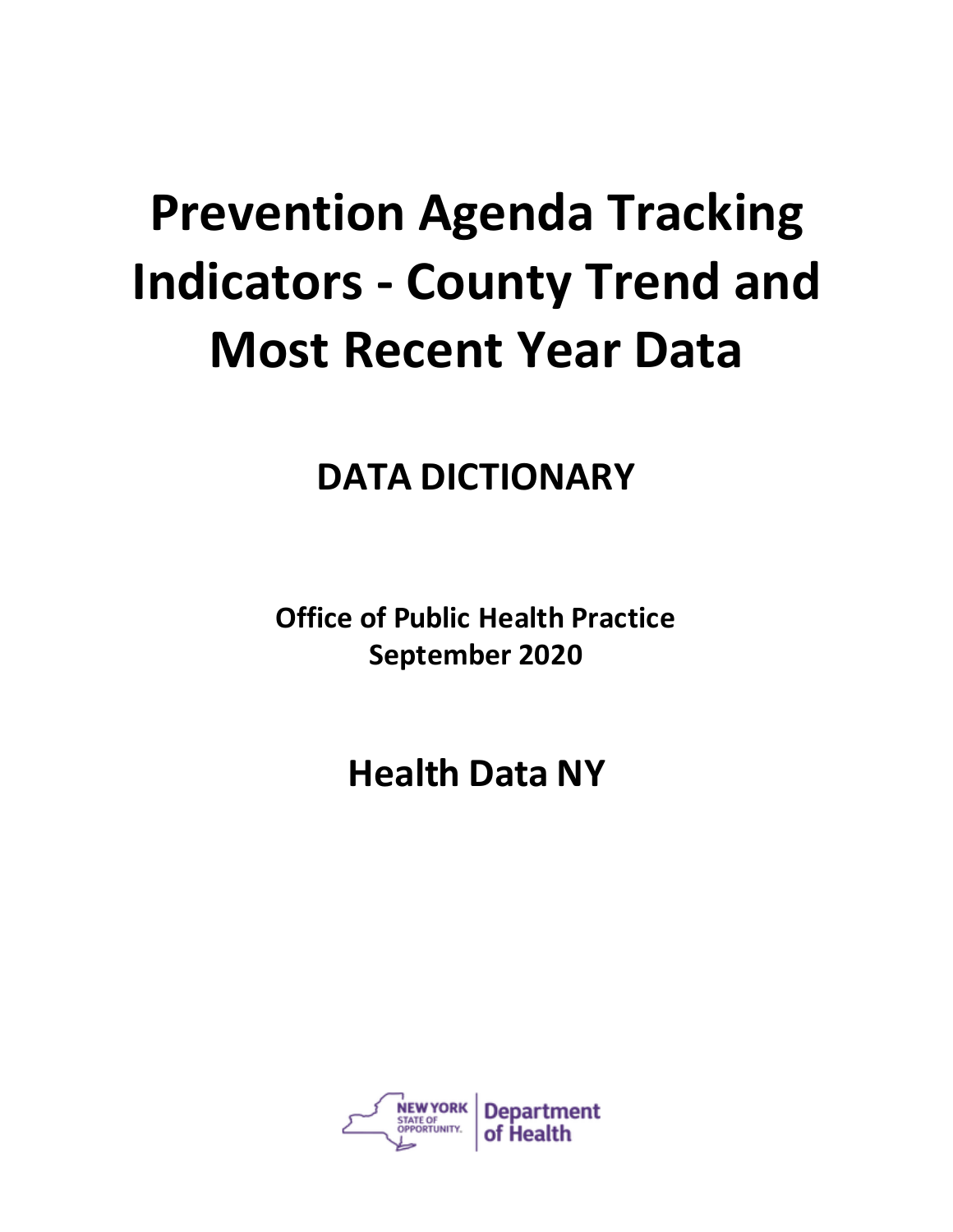## **Data Dictionary: Prevention Agenda Tracking Indicators -County Trend and Most Recent Year Data**

**Note**: This file is not in fixed-width format. Field size is set to accommodate the longest entry in any given data column.

| Field          | <b>Field Name</b>                     | Field        | Format         | Format note                                        | Description                                                                                              |
|----------------|---------------------------------------|--------------|----------------|----------------------------------------------------|----------------------------------------------------------------------------------------------------------|
| Number         |                                       | Size         |                |                                                    |                                                                                                          |
| 1              | <b>County Name</b>                    | 35           | Alphanumeric   | Text                                               | Full county name                                                                                         |
| $\overline{2}$ | Priority Area Number                  | $\mathbf{1}$ | Numeric        | Integer                                            | Prevention Agenda priority area ID number                                                                |
| 3              | <b>Priority Area</b>                  | 120          | Alphanumeric   | Text                                               | Full title for the specific Prevention Agenda<br>priority area                                           |
| $\overline{4}$ | Focus Area Number                     | $\mathbf 1$  | Numeric        | Integer                                            | Prevention Agenda focus area ID number<br>(focus area within priority area)                              |
| 5              | Focus Area                            | 120          | Alphanumeric   | Text                                               | Full title for the specific focus area                                                                   |
| 6              | <b>Indicator Number</b>               | 8            | Alphanumeric   | Text                                               | Unique indicatoridentifier                                                                               |
| $\overline{7}$ | Indicator                             | 200          | Alphanumeric   | Text                                               | Full text description of the health tracking<br>indicator                                                |
| 8              | Event Count/Rate                      | 12           | <b>Numeric</b> | Integers with<br>commas or numeric<br>with decimal | Event counts for rate computations<br>(numerators) or the high-risk group rate for ratio<br>computations |
| 9              | Average Number of<br>Denominator/Rate | 12           | <b>Numeric</b> | Integers with<br>commas or numeric<br>with decimal | Denominator for rate computations or the<br>reference group rate for ratio computations                  |
| 10             | Measure Unit                          | 12           | Alphanumeric   | Text                                               | Result type, rate or percentage                                                                          |
| 11             | Percentage/Rate/Ratio                 | 12           | Numeric        | Numeric with<br>decimal                            | Numerical indicator value estimate                                                                       |
| 12             | Lower Limit of 95% CI                 | 8            | Numeric        | Integers with<br>commas or numeric<br>with decimal | Lower limit of 95% Confidence Intervals for<br>percentage estimates from survey data                     |
| 13             | Upper Limit of 95% CI                 | 8            | Numeric        | Integers with<br>commas or numeric<br>with decimal | Upper limit of 95% Confidence Intervals for<br>percentage estimates from survey data                     |
| 14             | Data Comments                         | 20           | Alphanumeric   | Text                                               | Indicate when the county data is unstable or<br>suppressed due to small number of events                 |